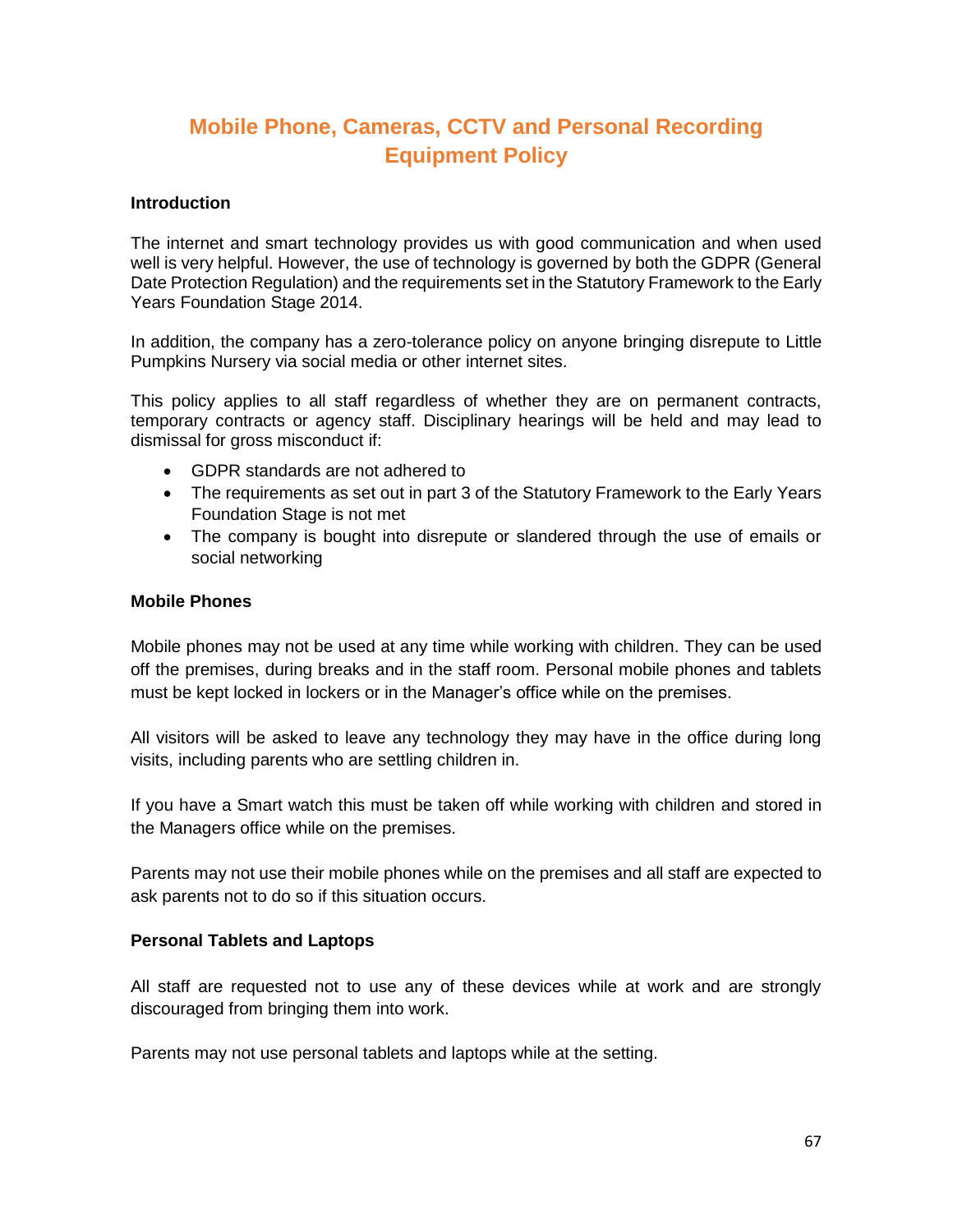# **Photographs**

Photographs of children can only be taken on the Nursery cameras and iPads for use on the Famly app or for displays in the setting.

Parents are requested to sign a consent form before photographs of their children can be posted on the Famly app or displayed in the Nursery setting. So that photographs of children do not travel around, photographs are regularly deleted from the Nursery iPads.

Anyone observed taking photographs of the Nursery from outside the setting must be strongly challenged to safeguard children.

Staff found with images of children from the Nursery will be subject to a disciplinary hearing. See General Data Protection Regulations (GDPR) Policy.

# **The Use of Little Pumpkins Nursery Technology**

The computer network is the property of Little Pumpkins Nursery and is to be used for legitimate business purposes only. Staff are provided access to the computer network to assist them in the performance of their jobs. Additionally, staff may also be provided with access to the internet through the computer network. All Staff have a responsibility to use the computer resources and the internet in a professional, lawful and ethical manner. Abuse of the computer network or the internet, may result in disciplinary action, including possible termination, and civil and/or criminal liability.

Any information on the Nursery computers or iPads are the property of Little Pumpkins Nursery. Therefore, if you create a form or information to use in the setting this information belongs to Little Pumpkins Nursery and may not be used or shared outside the company without written permission from Little Pumpkins Nursery.

Little Pumpkins Nursery has the right to review information on any company computer or iPad at any time and this includes looking at the history of use as well as viewing personal information written on the computer. If the Nursery equipment is found to have downloaded or have written information that may cause offence or is sexual in nature, may result in a disciplinary for the staff member responsible.

All members of staff are expected to adhere to the best practice principles outlined below, to ensure compliance with the company's legal and safeguarding obligations.

iPads are supplied to each room for the purpose of using Famly, our nursery management software. They are not to be removed from the premises at any time.

Use of the Famly software is monitored closely. Senior Managers can see who is logged on and the times. Working on the Famly software is not authorised outside of the Nursery building.

If there is something that needs to be download onto one of the iPads that will enhance children's learning and experience, then you must make a written request beforehand to your Manager or Deputy Manager. **A sample of this form can be seen below.**

# **Expectations of Privacy**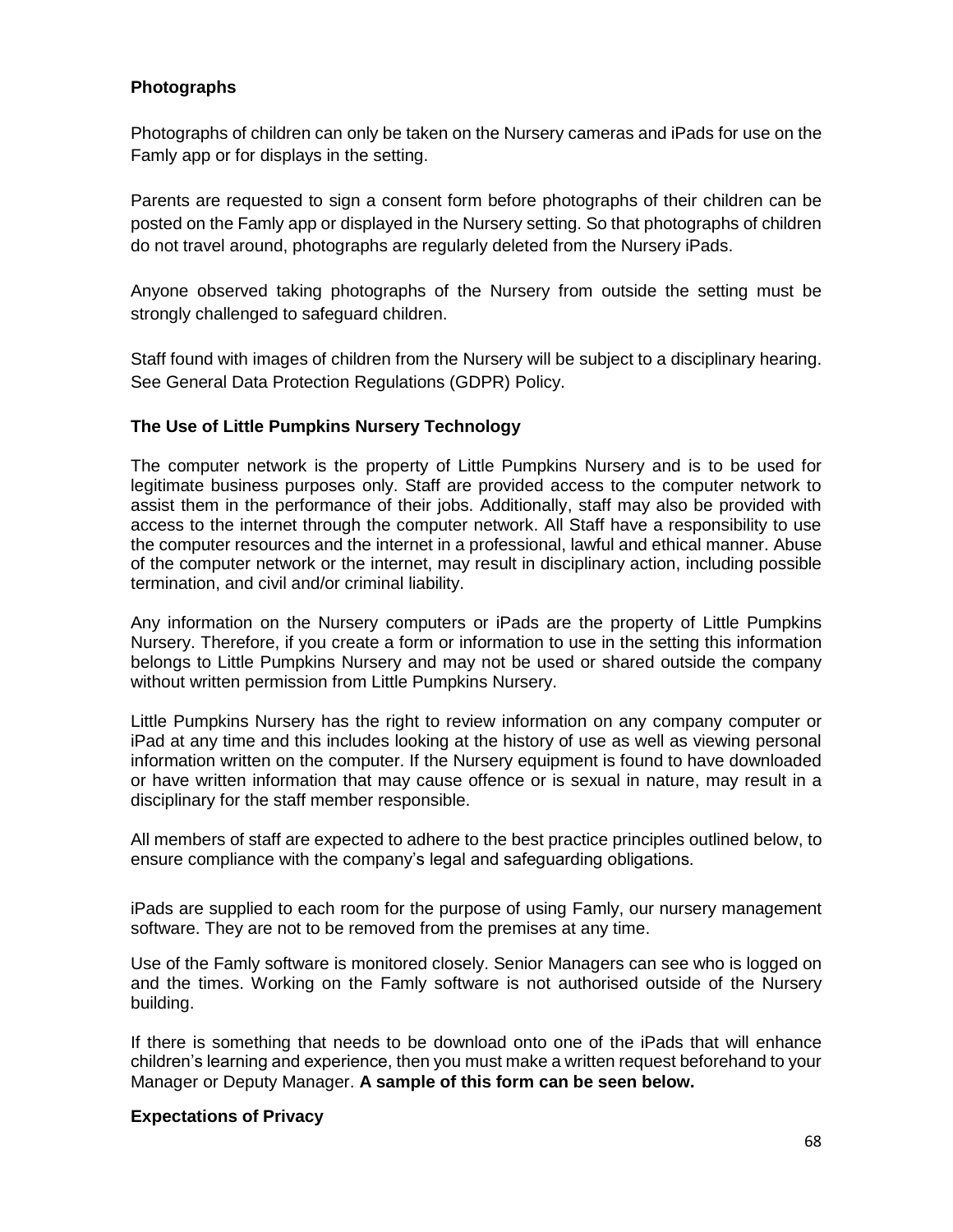Employees are given iPads and internet access to assist them in the performance of their jobs. Employees should have no expectation of privacy in anything they create, store, send or receive using the company's computer equipment.

Staff must expressly waive any right of privacy in anything they create, store, send or receive using the company's computer equipment or Internet access. Staff must consent to allow company personnel access to and review all materials created, stored, sent or received by staff through the Internet connection.

The Company has the right to monitor and log all aspects of technology owned by the company. This may be, but is not limited to, monitoring Internet sites visited by staff, monitoring chat and newsgroups, monitoring file downloads, and all communications sent and received by staff.

# **Communications Best Practice**

There are certain general principles that must be kept in mind when using any type of communication which include, but are not restricted to, hard copy letters, memos, notices letterheads and stationery.

Little Pumpkins Nursery expects all staff to:

- Use communication equipment and facilities responsibly and professionally in accordance with company duties
- Be mindful of what constitutes confidential or restricted information ensuring that such information is never disseminated during communications without express authority
- You may not agree to a license or download any material for which a registration fee is charged without first obtaining the express written permission of the company
- Ensure that you do not breach any copyright or other intellectual property right when making communications
- Be mindful of the fact that any communication may be required to be relied upon in court to the advantage or detriment of the individual or Little Pumpkins Nursery. Staff are to conduct their use of communication systems and equipment accordingly, including all record keeping
- All letters sent to parents must be sent in PDF format

#### **Use of the Internet**

Little Pumpkins Nursery provides access to the Internet for the sole purpose of business and to assist staff in the performance of their duties.

Staff must not attempt to download, view or otherwise retrieve illegal, pornographic, sexist, racist, homophobic, offensive or any other material which may cause embarrassment to the corporate image of Little Pumpkins Nursery. Any such attempt will constitute a disciplinary matter and the person doing so may be subject to disciplinary action or dismissal.

Staff must not use the Internet to gain or attempt to gain unauthorised access to computer material or private databases. Staff must not attempt any form of "hacking" nor must they intentionally or recklessly introduce any form of malware, spyware, virus or other malicious software or code that will affect the company systems in any way.

Staff must not access or attempt to access any information which they know or ought to know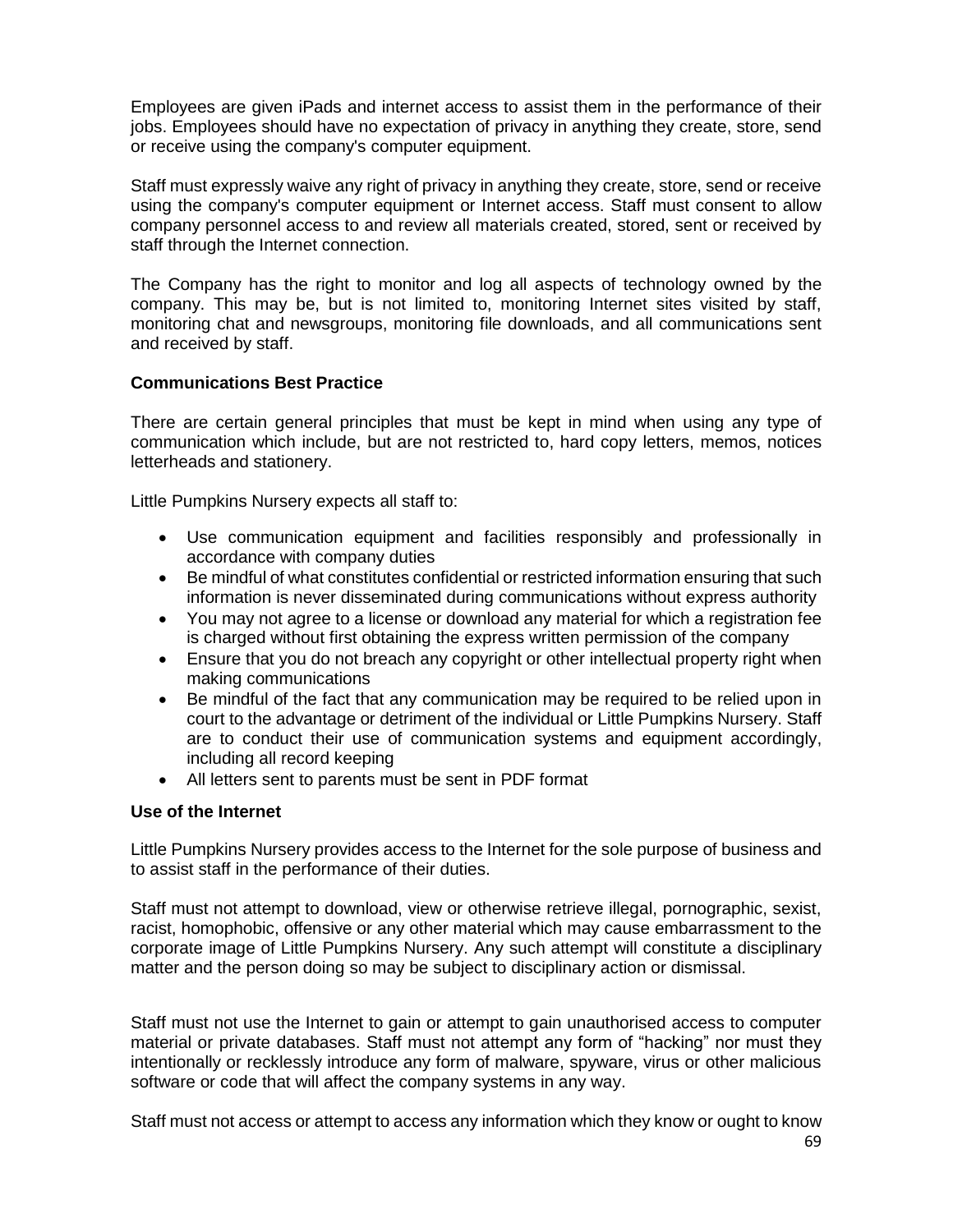is confidential or restricted.

Staff must not install or download any software without the express permission of Little Pumpkins Nursery.

### **Social Networking Sites and Blogging**

Whilst Little Pumpkins Nursery recognises the increase in popularity and use of social networking sites and the right to freedom of expression of its members of staff, the company has a legal duty of care to safeguard the children in its care. As a result, using social networking websites at work is strictly prohibited.

Social networking sites include but may not be restricted to: "Facebook", "Twitter", "Instagram" "Snapchat" in addition to any other blogging, content sharing or same such sites.

The company understands that a number of these sites allow you to create a profile in which the details of where you work is named. Under no circumstances is any employee to use, post, mention or otherwise indicate that they work for Little Pumpkins Nursery.

Little Pumpkins Nursery maintains the right to protect the children in its care by maintaining strict control over its company name since any details posted about it on the internet compromises its strict safeguarding approach.

Given the nature of childcare, Little Pumpkins Nursery employees are to adhere to this policy even outside of work. People on social networking sites may know the work you do, however sharing information about work is strictly prohibited. Anyone found to have identified a family, child or another employee on social networking will be investigated to determine if they have constituted a breach of policy or procedure and the person doing so may be subject to disciplinary action or dismissal.

Little Pumpkins Nursery staff have a duty to the company not to discuss work or experiences relating to work and must ensure at all time that conduct is appropriate and consistent with their contract of employment and the corporate image of Little Pumpkins Nursery.

Employees should not connect with parents from the Nursery such as "friends on Facebook" or "followers on twitter". This increases the risk to both staff and to the Nursery of inadvertent information being shared and exposes staff to potentially difficult situations.

If anyone is unsure as to the appropriateness of a posting or other content published by either themselves or another member of staff, they should speak to the Manager at the earliest opportunity to seek clarification.

Employees that bring the company's good name into disrepute with inappropriate disclosures on social networking sites will face disciplinary action which may include instant dismissal for gross misconduct.

Employees are encouraged to:

- Go through the history of their accounts and remove anything that may cause them embarrassment.
- Ensure appropriate privacy settings are used to prevent parents searching and asking for connections.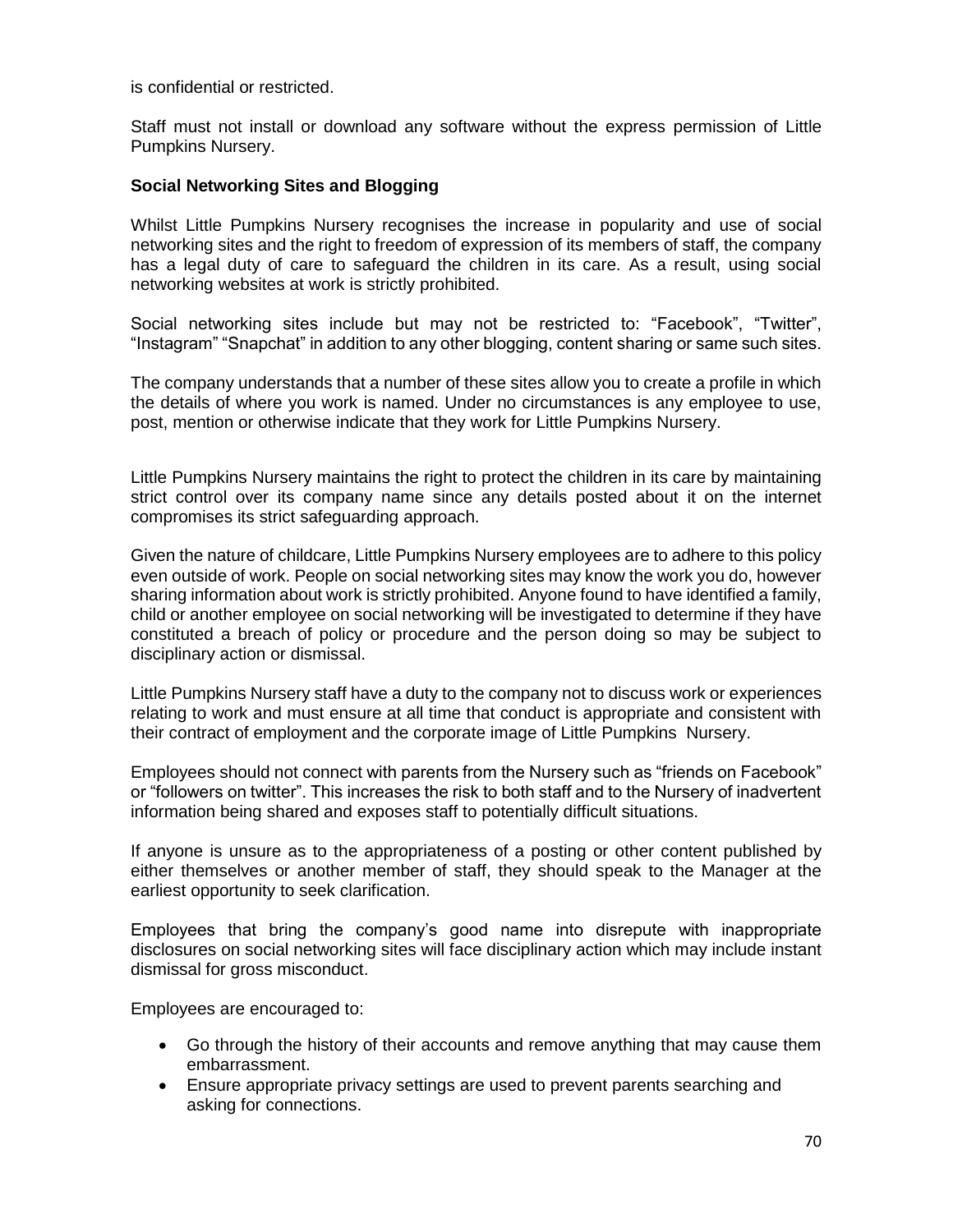Ensure they have high security on all social media accounts.

# **Company Email**

The email system is provided by the company for business purposes to create timely communication and information sharing with parents and colleagues. The following points of best practice that should be adopted are:

- Before communicating via email staff should ensure it is the most suitable form of communication particularly where time is of the essence.
- Emails should be professional and worded appropriately in the same manner as if it were a letter.
- All emails should be proof read before sending, which includes ensuring that any attachments referred to in the text are attached, are correct and the intended recipients email addresses are correct.
- All computers should keep the setting to automatically highlight spelling errors and grammatical mistakes

Employees are permitted to access and use their personal email accounts to the extent that such use is reasonable and does not interfere with the performance of duties and is done in the employee's own time, remembering anything written must not breach any part of this policy and is only done in the office's or staff rooms.

Under no circumstances are any work photographs to be uploaded to any personal email accounts.

Use of personal emails while at work is subject to "No Expectation of Privacy".

Staff should remember that email messages may be disclosed as evidence for any court proceedings or investigations by regulatory bodies and may therefore be prejudicial to both themselves and Little Pumpkins Nursery. Data that has been deleted is still recoverable.

# **Images and YouTube Videos**

Images or short YouTube videos are an excellent way to enhance children's learning. This is particularly important when the information is outside the child's normal realm of experience. Therefore, we do permit staff to use iPads in this manner but only if previous authorisation has been gained from the Manager before use. The Internet content form should be used before any images are used with children. Failure to do so may lead to an investigation and disciplinary procedure.

# **CCTV System**

Cameras will be located both internally and externally at strategic points, essentially:

- Inside and outside the main entrances
- Within each play area/room. NOT covering nappy change areas or bathrooms.
- The external playground

Signs will be prominently displayed in key locations to indicate that a CCTV monitoring system is operating.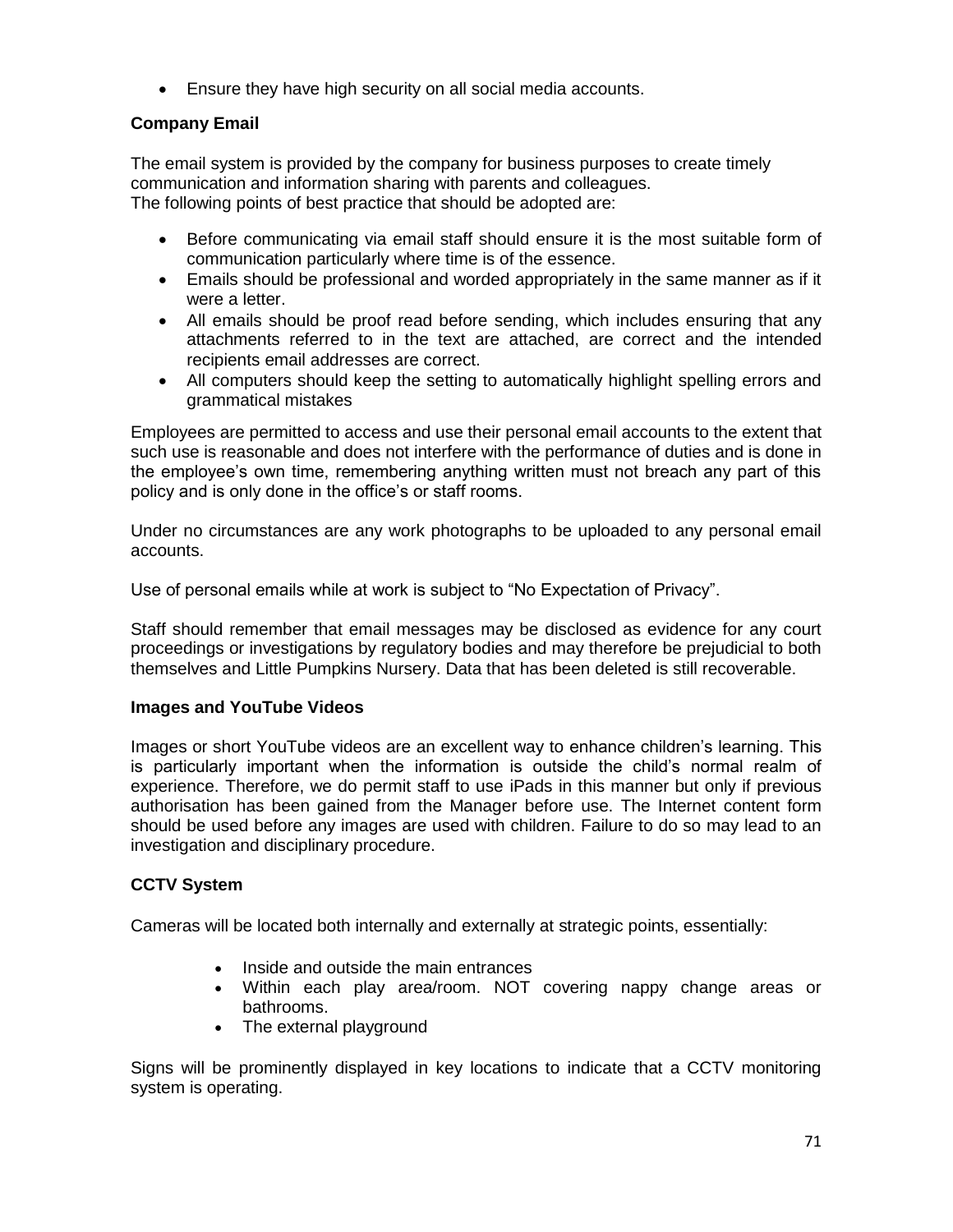Although every effort has been made to ensure maximum effectiveness of the system, it is not possible to guarantee that the system will detect every incident taking place within the area of coverage.

Little Pumpkins Nursery use CCTV extensively. CCTV may be used to help develop staff, to review a concern shared by staff or parents, to monitor entry and exit to the Nursery. All images captured are private and confidential to Little Pumpkins Nursery. Managers and Deputy Manager managers may download footage onto their computers for sharing later for any of the purposes above. No parent may see any stored footage without first completing a confidentiality agreement. Staff are not to be shown stored or replayed footage unless there is a direct need, such as personal development or concerns shared.

# **Monitoring the Famly Software**

By working for Little Pumpkins Nursery, you accept that the company has the right to monitor any communications for the following reasons:

- To ensure company policies and guidelines are followed and standards of service are maintained
- To provide evidence of communications
- To help combat unauthorised use of Little Pumpkins Nursery, equipment and systems
- To understand the requirements of Little Pumpkins Nursery in terms of the provision of communications equipment and systems
- To ensure the safeguarding of children in its care

Staff need to be aware that all information on Famly is stored and logged. Famly servers are their own, minimising the risk of data breaches however management will continue to review all work on Famly.

Little Pumpkins Nursery shall ensure that any monitoring of communications complies with the **Data Protection Act 1998.**

Only Senior Managers are given full access to Famly. All staff will only be able to see data relevant to the children in their dedicated room.

Currently parents provide photographic permission on their application forms, which allow us to post the photos on the Famly app.

# **Data Protection**

In order to care for children properly including gaining action in an emergency we have to gather sensitive data about children and their families. Sharing information that may identify an individual is a breach of GDPR. Anyone who is found to have identified a child to anyone other than their parent or carer will be subject to disciplinary procedures and potential prosecution. The exception to this rule is sharing information at social services meetings or with Ofsted. Sensitive discussions with parents should be conducted out of the hearing of other parents and children.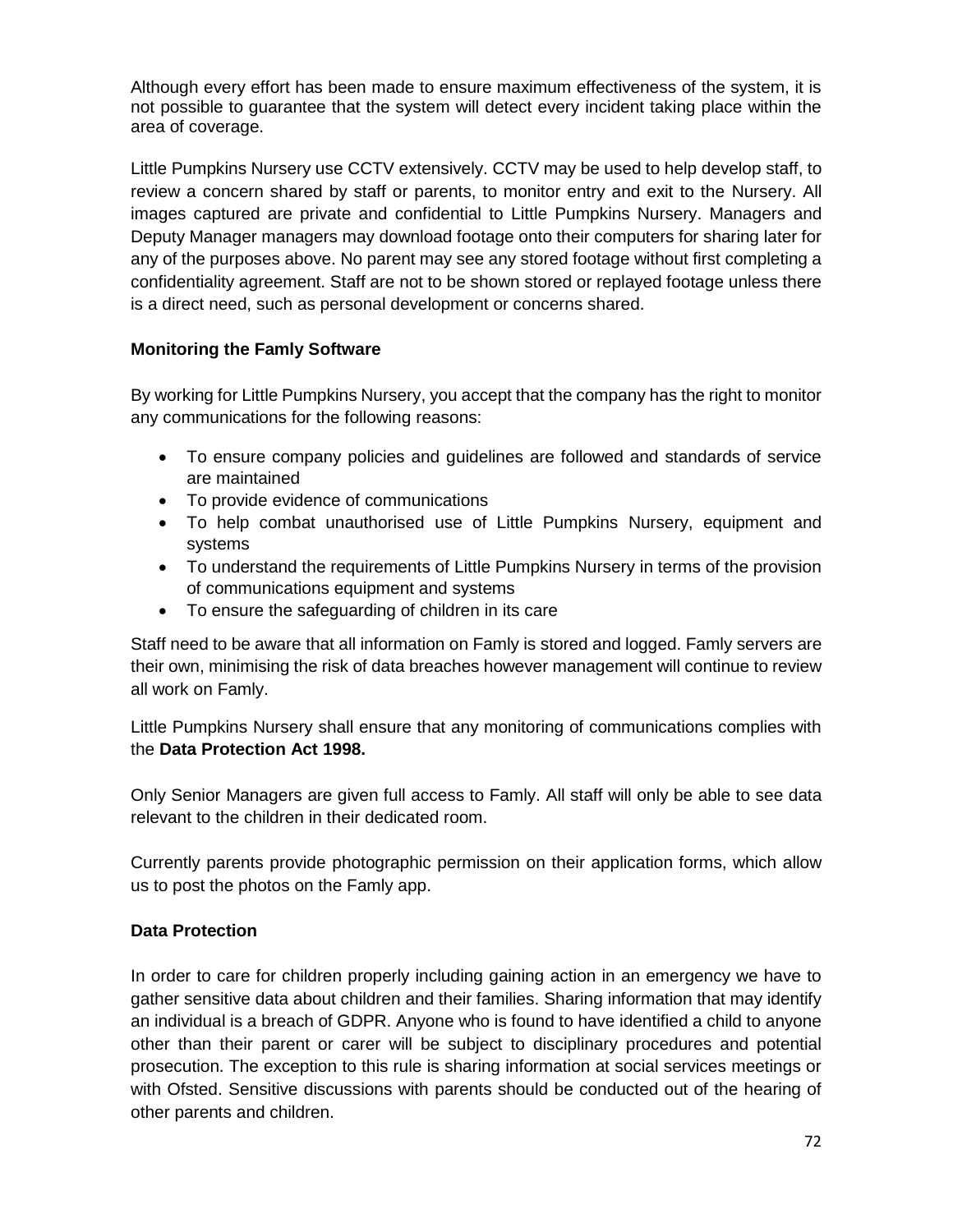On school transitions, we will share the information from Famly with the School as well as the parent.

# **Misuse and Compliance**

Any user found to be misusing the communications equipment or systems provided by Little Pumpkins Nursery will be subject to the usual disciplinary procedure which may include instant dismissal.

The viewing, transmission, downloading, uploading or accessing in any way the material mentioned above and reproduced will amount to gross misconduct with the possibility of dismissal:

- Material which is pornographic, sexist, racist, homophobic, pedophilic or material which is discriminatory or otherwise offensive
- Illegal or criminal material, including material which breaches copyright or any other intellectual property rights.
- Any material which has the object or effect of causing harassment to the recipient
- Material which the staff member knows or ought to know is confidential or restricted information and which they are not authorised to deal with
- Any photographs, videos or other hard or soft copy materials that involves children who are looked after by the Nursery and its staff without the company or parents' prior authorisation.
- As all mobile phones are to be kept locked away in the Main Office at all times during working hours, any photographs, videos or other hard or soft copy material or photographs that are taken with personal mobile phones
- Any mention of Little Pumpkins Nursery its members of staff, children or issues that occur from within its nurseries, whether intended or unintended that are posted on the internet or any other such social networking sites including any instant messaging will result in dismissal.

# **The Internet content permission form:**

This form is to be used whenever you wish to show children an image or video downloaded from the internet. Repeat requests for the same article are not needed.

| <b>Room Name:</b> |  |
|-------------------|--|
| Job role:         |  |
| Date requested:   |  |
| 1. HTTP address   |  |
| 2. HTTP address   |  |